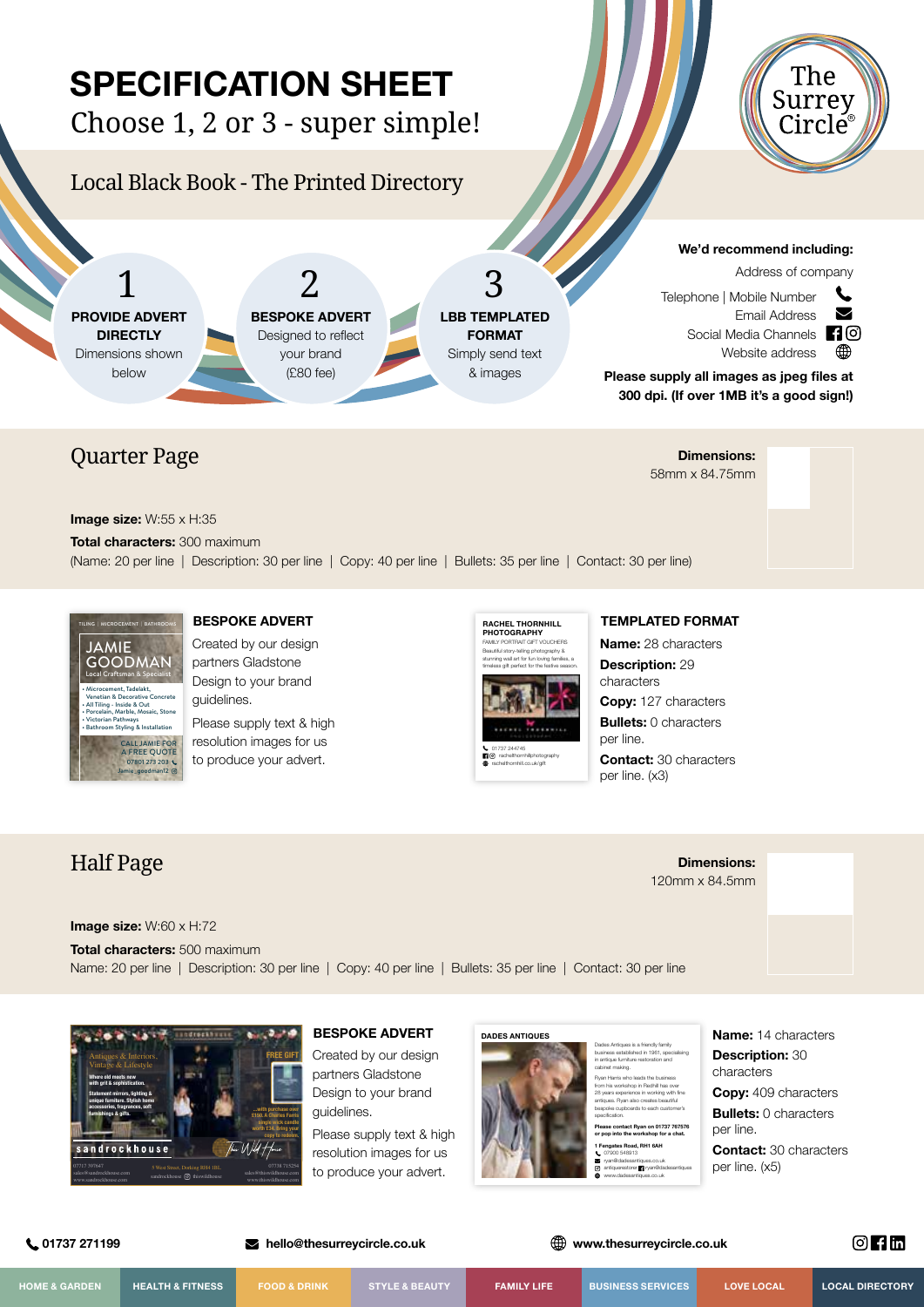### Full Page

**Dimensions:** 120mm x 174mm

#### **Image size:** W:120 x H:100

#### **Maximum total character count 1000:**

Name: 25 per line | Description: 50 per line | Copy: 40 per line | Bullets: 35 per line | Contact: 30 per line



#### **BESPOKE ADVERT**

Created by our design partners Gladstone Design to your brand guidelines.

Please supply text & high resolution images for us to produce your advert.



**Written by Natalia. Follow @shedreamsofgucci** 

by the über-talented Steven Drake, formerly of Drakes in Ripley and holder of a coveted Michelin star there for 14 years, wasted no time with Sorrel, gaining a Michelin star here too within a year. We were lucky enough last month to sample. An absolute corker of a 9-course tasting menu, with perfect wine accompaniments from the delightful sommelier Valentin and thoughtful and detailed insights by our

engaging but unobtrusive waitress.

Sorrel restaurant in Dorking, opened in 2018,



Sorrel has quickly become a culinary destination and with good reason, every dish was exceptional. Sp complex, intense and utterly inspired, each plate is varied and well balanced, upping the ante with every course before reaching a crescendo around course 7! Special mention must go to the tomato tea though possibly the greatest surprise and a time consuming and painstaking process behind it. Don't be fooled by the minimal presentation, it's like walking into a greenhouse full of ripe tomatoes in a taste explosion! Steve Drake has created a menu that truly

**Dimensions:** 120mm x 174mm x2 separate pages (to allow for gutter)



**Copy:** 1400 characters **Bullets:** 0 characters

per line.

**Contact:** 46 characters

# Double Page

**Image size:** W:120 x H:100

#### **Maximum total character count 2000:**

Name: 25 per line | Description: 50 per line | Copy: 40 per line | Bullets: 35 per line

**PROVIDE ADVERT DIRECTLY**

Please supply your advert to dimensions outlined in our specifications sheets - as shown above.

### **BESPOKE ADVERT Example shown here.**

Created by our design partners Gladstone Design to your brand guidelines. Please supply text & high resolution images for us to produce your advert.

### **TEMPLATED FORMAT**

Please supply text and high resolution images for us to create in LBB templated format.



 **01737 271199 hello@thesurreycircle.co.uk www.thesurreycircle.co.uk**